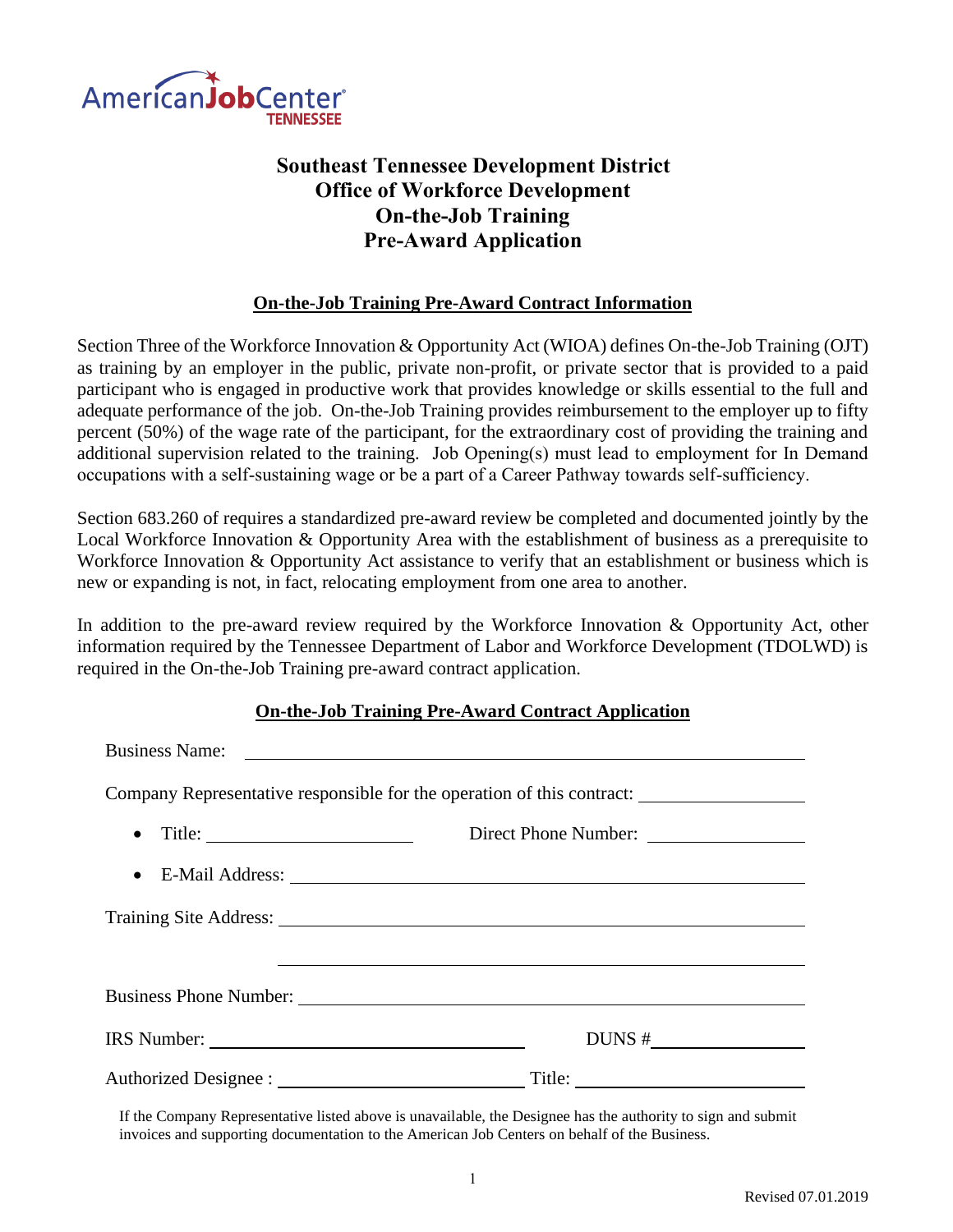| Contractor's products or services:<br>1.                                                                                                                                                                                       |  |
|--------------------------------------------------------------------------------------------------------------------------------------------------------------------------------------------------------------------------------|--|
| 2.                                                                                                                                                                                                                             |  |
| 3.                                                                                                                                                                                                                             |  |
| 4.                                                                                                                                                                                                                             |  |
| <b>Concurrence of the Collective Bargaining Agent</b><br>Are any of the occupations in which employment and training is to be offered subject to a collective<br>bargaining agreement? $Yes \_$ $\_$ No $\_$                   |  |
|                                                                                                                                                                                                                                |  |
| <b>Insurance</b><br>Will new employees be covered by Worker's Compensation Insurance?<br>$Yes$ $\Box$<br>$\overline{\text{No}}$ $\Box$                                                                                         |  |
| Workers Compensation Insurance or equivalent on-site medical and accident insurance is required for<br>all On-the-Job Training participants. Please provide the following:                                                     |  |
|                                                                                                                                                                                                                                |  |
| Policy Number: 2008. [2016] Policy Number: 2016. [2016] Policy Number: 2016. [2016] Policy Number: 2016. [2016] Policy Number: 2016. [2016] Policy Number: 2016. [2016] Policy Number: 2016. [2016] Policy Number: 2016. [2016 |  |
| Expiration Date: <u>(A certificate of liability must be attached to the application</u>                                                                                                                                        |  |

## **Previous or Current On-the-Job Training Contracts**

Purpose: 20 CFR 680.700 of the Workforce Innovation & Opportunity Act regulations establish that OJT contracts must not bet entered into with an employer who has received payments under previous contracts under WIOA if the employer has exhibited a pattern of failure to provide OJT participants with continued long-term employment as regular employees with wages and benefits (including health benefits) and working conditions at the same level and to the same extent as other employees working a similar length of time and doing the same type of work. On-the-Job Training contracts must be limited to the period of time required for a participant to become productive in the occupation for which the training is being provided. In determining the appropriate length of the contract, consideration should be given to the skill requirements of the occupation, the academic and occupational skill level of the participant, prior work experience, and the participant's IEP. For the purpose of this provision the following criteria will apply:

- 1. A pattern of failure is defined as an employer who has received On-the-Job Training contracts and has failed to continually employ a majority of those individuals after the completion of training, with wages and benefits at the same level as similarly situated employees.
- 2. Employers who meet the criteria in item one (1) will be considered ineligible for Workforce Innovation & Opportunity Act funded programs for a period of twelve (12) months from the date of termination of the last On-the-Job Training contract.
- 3. Participants who have been terminated for cause, quit voluntarily, released due to unforeseeable changes in business conditions, or employed by another employer in a training-related position may be counted in the determination of pattern of failure. The Southeast Tennessee Development District must account for these individuals and document that the employer met the training needs of the participant.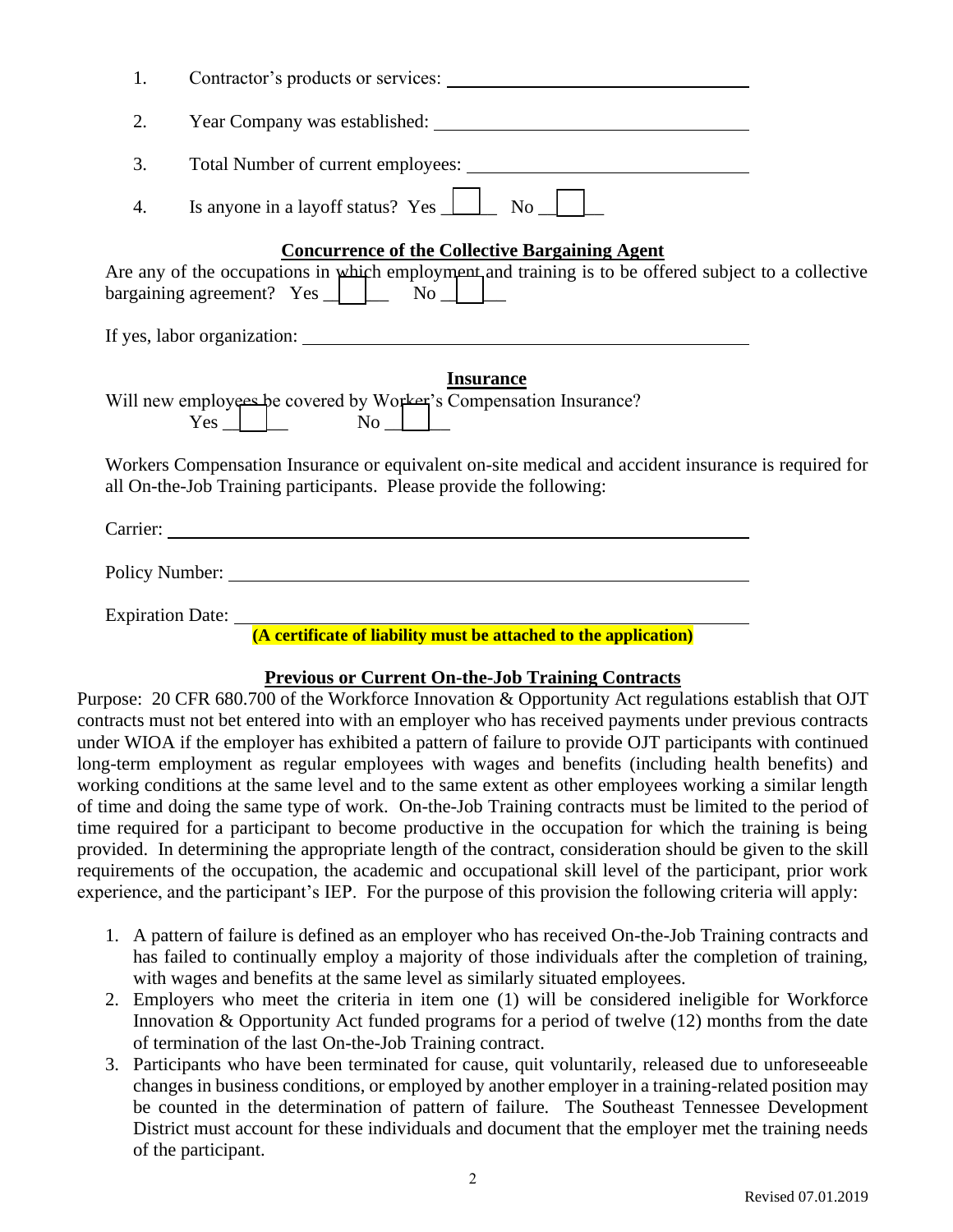| Does the business or establishment have a current or previous On-the-Job Training contract?<br>$Yes \perp \perp No \perp \perp$      |
|--------------------------------------------------------------------------------------------------------------------------------------|
| If yes, was the On-the-Job Training contract performance satisfactory?<br>$Yes \_$<br>$\overline{N_0}$                               |
| <b>Resources to Perform Training</b>                                                                                                 |
| Does the business have tools, materials and supervision needed to perform training?<br>$Yes \perp \perp No \perp \perp$              |
| If yes, has the Business Services Representative toured the plant or facility?                                                       |
| $Yes \_$ $\_$ No $\_$<br>(If no, the contract representative must tour the plant or facility before completion of this application.) |
| <b>Grievance Procedure</b>                                                                                                           |
| Does the business have grievance procedures available to participating employee(s) in regard to                                      |
| terms/conditions of employment?                                                                                                      |
| $Yes \perp \perp No \perp \perp$                                                                                                     |
|                                                                                                                                      |
| If no, is the employer willing to use Workforce Innovation & Opportunity Act grievance procedures?<br>No<br>Yes                      |

### **Relocation/Expanding Business**

Section 181 (d) (1) of the Workforce Innovation & Opportunity Act prohibits the use of funds to encourage or induce the relocation of a business or part of a business if such relocation would result in a loss of employment of any employee of such business at the original location and such original location is within the United States.

| Is the business new?            | Y es |  |  |
|---------------------------------|------|--|--|
| Is the business relocating? Yes |      |  |  |
| Is the business expanding? Yes  |      |  |  |

If yes to (B) or (C), list name, address and telephone number of previous location or home base from which the relocation or expansion is taking place.

D. Is the relocation or expansion within the original labor market area?

Yes  $\overline{\phantom{a}}$  No

E. Has the business been open for more than one hundred twenty  $(120)$  days?

 $Yes$   $\Box$  No  $\Box$  (Open for business is defined as a company or an existing establishment that has assigned staff who are on their payroll for the purpose of expanding or starting a new business.

F. On a separate sheet of paper list the name(s), address, and telephone number of the parent company and all subsidiaries both in and out of state under which this company operated or previously operated (if applicable).